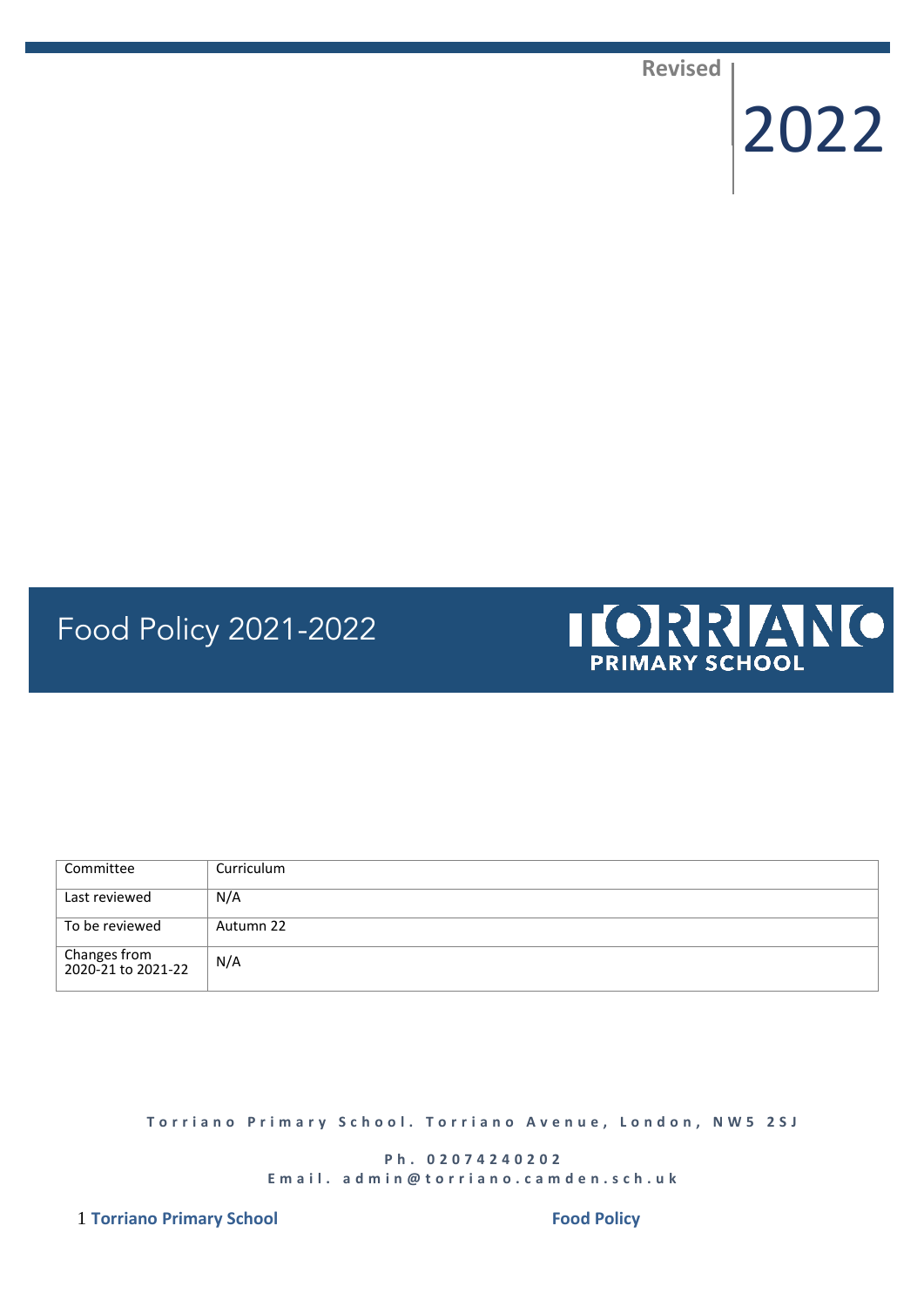## Introduction

Torriano Primary School has been recognised as a Camden Healthy School and our food policy meets the Camden Healthy School standards. This policy covers all food provided and consumed in school throughout the school day, including before, during and after school, on school trips and in extra-curricular activities.



## Why is a policy needed?

In Camden, 1 in 5 reception aged pupils and more than 1 in 3 year 6 pupils are overweight or obese and we are committed to helping to reduce and prevent obesity in childhood. As a school we believe that by working in partnership with parents and carers we can play an important role in preventing and reducing obesity through ensuring pupils eat a healthy, balanced diet while at school and learn about healthy eating and cooking and making healthy food choices. We also recognise the important part a healthy diet plays for a child's wellbeing and their ability to concentrate and learn effectively and achieve.

The School Food Plan was published in 2013 by the Department of Education and sets out seventeen actions to transform what children eat in schools and how they learn about food. As part of the School Food Plan, a new set of standards for all food served in schools was launched by the Department for Education. These became mandatory in all maintained schools, academies and free schools in January 2015.

The Eat Well Guide [\(https://www.gov.uk/government/publications/the-eatwell-guide\)](https://www.gov.uk/government/publications/the-eatwell-guide) was developed in 2016 and shows the proportions in which different groups of foods are needed in order to have a well-balanced and healthy diet.

As a Healthy School we support the School Food Plan and ensure we provide food and drinks that meet the *School Food Standards* and reflect the Eat Well Guide.

Key Principles

This policy explains

- How we promote healthy eating
- What we do to provide healthy balanced food throughout the school day
- How we help pupils eat healthily
- What we teach so that pupils know how to make healthy food choices

Our approach to improving pupils' health through healthy eating We aim to:

- Increase knowledge and awareness of a healthy diet
- Provide safe, tasty, and nutritious food that promotes health
- Enable all pupils to have a healthy school meal
- Make healthy eating enjoyable and the norm
- Provide safe, easily accessible water during the school day
- Promote healthy eating/healthy food choices and discourage unhealthy eating/unhealthy food choices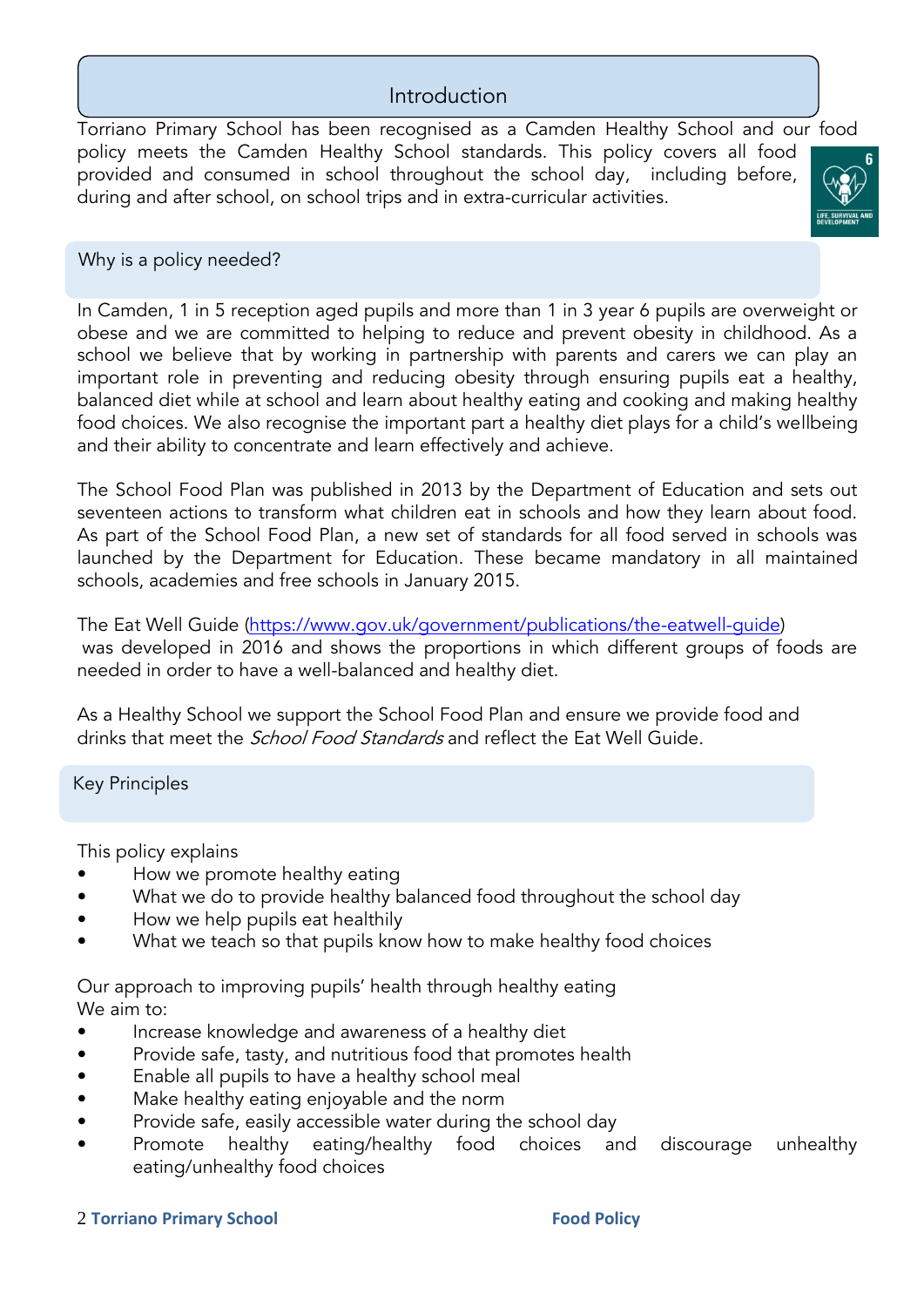- Be a role model for healthy eating
- Monitor healthy choices, including packed lunches
- Use a range of opportunities to promote healthy eating
- Ensure consistent messages regarding healthy eating are reinforced throughout the school day

Responsibility

It is the responsibility of all staff including teaching, support staff and catering staff to implement the food policy and to act as role models, demonstrating positive attitudes to healthy eating and developing pupils' awareness and understanding of how to make healthy food choices.

Senior Members of staff lead on the development and monitoring of the Whole School Food Policy and liaise with the lunchtime meal supervisor, cooks and kitchen staff. Senior Members of staff and Governors liaise with the caterer and food contractor (where relevant) to ensure that the food and drinks served, consistently comply with the National School Food Standards (SFS); at breakfast clubs, afterschool clubs, break and lunch.

The PSHE lead in liaison with the Science Lead, is responsible for what is taught about healthy eating and the DT Lead is responsible for the Cooking and Nutrition curriculum.

The lead governor on health and wellbeing ensures the policy and SFS are implemented.

Caterers and kitchen staff are responsible for providing high quality food, promoting healthy eating and contributing to a welcoming and positive eating environment.

| Behaviour                                                     | We use non-food related rewards for positive behaviour                                                                             |
|---------------------------------------------------------------|------------------------------------------------------------------------------------------------------------------------------------|
| <b>PSHE</b>                                                   | Healthy food and making healthy choices is included in the<br>curriculum                                                           |
| Science                                                       | Healthy eating and nutrition education is part of the science<br>curriculum                                                        |
| Design and Technology<br>(including Cooking and<br>Nutrition) | We teach the statutory Cooking and Nutrition curriculum for<br>Key Stage 1 and 2 which includes practical cooking<br>opportunities |
| Equality                                                      | We take account of the needs of all our children, including<br>those with disabilities, dietary needs and allergies                |

How this policy contributes to other policies.

#### Key Contacts

PSHE and Citizenship Lead: Rosemary O'Brian DT/Cooking and Nutrition: Daisy Mann-Peet and Stana Downie Science Lead: Sorrel Evangelou Lead Governor: Luca Salice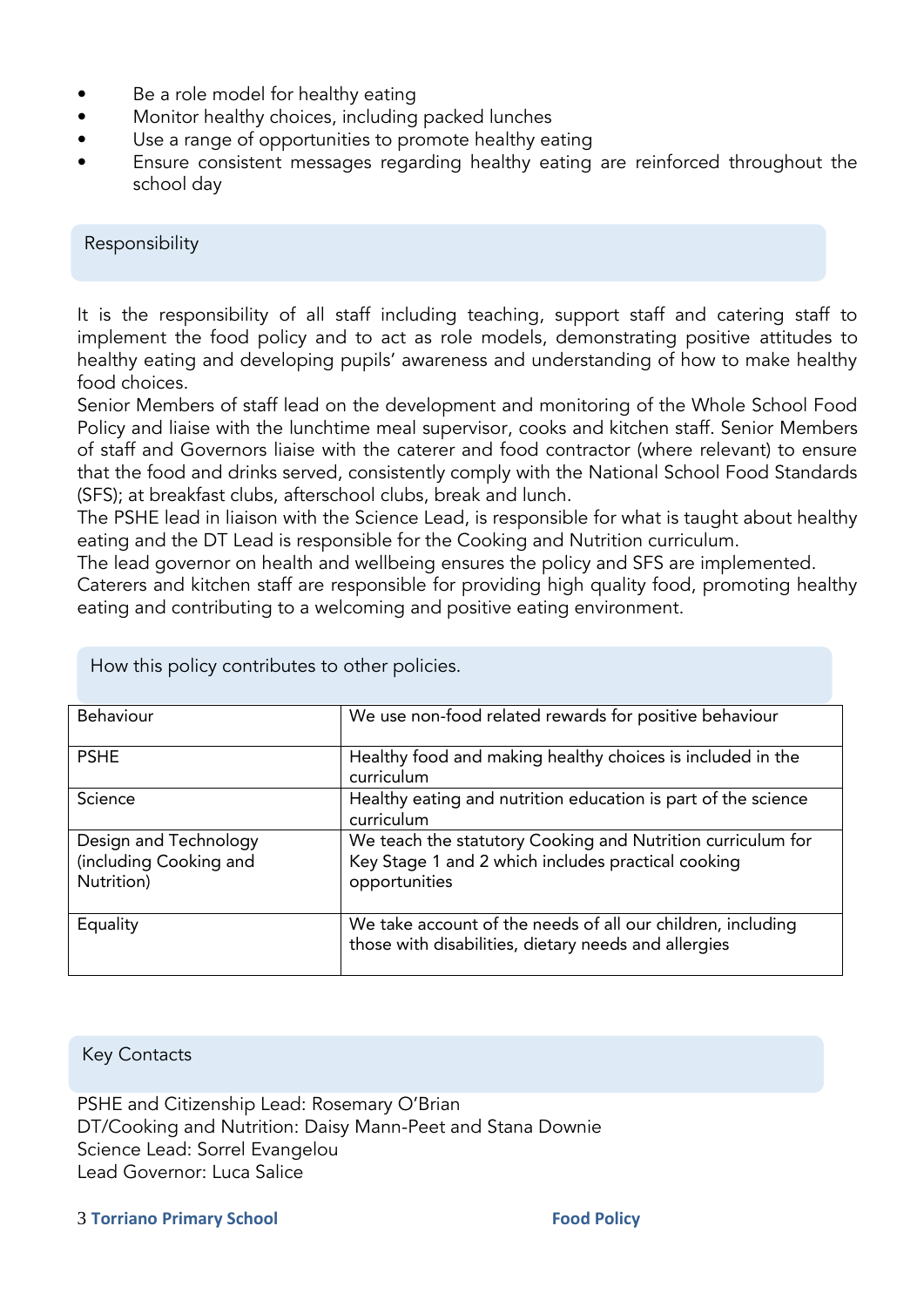Catering contact: Caterlink

This policy was drafted by the Food Technology Leader and Senior Leadership Team, following advice from Camden's Health and Wellbeing Team and discussed at a staff INSET, which included all the teaching and support staff. Parents and carers and the School Council were also consulted.

We have taken account of national quidance produced by the Children's Food Trust, Change4life, information from the Department of Health and NHS and the National School Food Standards.

Teaching about healthy eating and cooking in the curriculum

The statutory Cooking and nutrition curriculum encompasses the teaching of food and its production, preparation and nutritional value. It is a statutory part of the curriculum for pupils at Key Stages 1 and 2. The main subjects which incorporate the teaching of Cooking and Nutrition include PSHE, science and D & T.

We ensure that pupils are taught cooking every year up to year 6. Each year has at least three opportunities to prepare and cook healthy food, in line with the national curriculum and with an emphasis on hygiene and safety issues. We link teaching about healthy food choices with the school lunch menus and celebrations.

Pupils' learning about healthy eating is monitored and assessed in line with the school's assessment policy through science, PSHE and cooking and nutrition. A review of what is taught includes feedback from staff and pupils. Information about what we teach is on the school website.



Staff training and support for staff

routinely involved in food preparation and cookery lessons attend training to update their skills, knowledge and understanding in food related issues including food hygiene. Practical cooking lessons are based upon healthy and predominantly savoury recipes. Staff teaching aspects of food with no formal training are supported by those who have. Food is handled and stored safely in line with the Food Standard Agency guidance. The Cooking and Nutrition Lead has level 2 Food Safety qualification and as best practice, all members of staff hold a basic food hygiene certificate. Staff serving food (e.g. breakfast club) also have Level 2 Food Safety.

## Nurturing Healthy Eaters

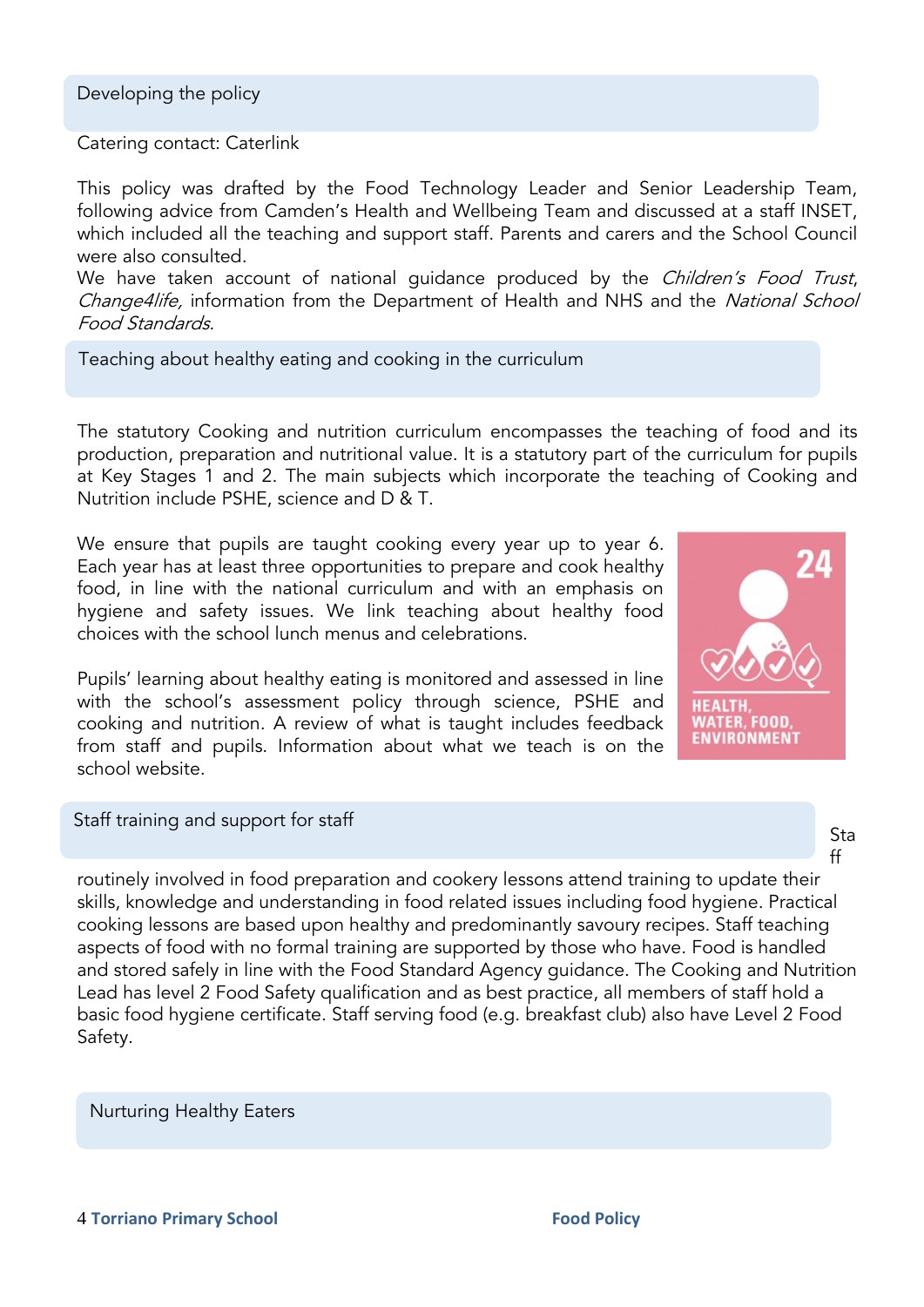There are times when a child may appear to be a 'fussy eater' and can be selective about what they eat, or how they eat. To encourage healthy eating, it is important that the approach towards this behaviour is consistent and essential that all those involved at mealtimes agree and follow the same strategies. For this reason, we ensure we discuss all issues with parents/carers and come up with joint solutions, to ensure that there is a consistent approach at home and in school. We follow the strategies recommended by Camden which include sitting "fussy" eaters with "good" eaters, using praise and non-food rewards for good eating behaviour and not commenting on fussy eating behaviours, staff sitting and eating with children at lunch times and allowing children to serve themselves where possible.

## School Lunches

All our school meals are provided by a contracted caterer, who acts in accordance with the National School Food Standards (SFS) and has achieved the Silver Food for Life Partnership award. Considering the fact taste buds and food preferences change over time and research which shows it can take up to 15 times for a child to decide if they like or dislike a food, we support and promote new recipes and foods being included in school menus. If any changes are requested and made to menus, the school and caterer ensure menus continue to comply with the National SFS.

We encourage parents/carers and pupils to choose school meals, rather than packed lunches, where possible, which ensure pupils receive a nutritious, well balanced hot meal every day. We provide a halal and non halal option and a vegetarian meal option daily. Vegetarian and medical needs are always met in appropriate ways.

School lunches are promoted to pupils and parents and carers at the start of the school year and on an ongoing basis and we use feedback from pupils on how to make lunch times and the dining hall a positive environment to eat in. Parents and carers are invited into the school to view the dining hall and sample the school food.



A copy of the weekly menu is displayed in the dining hall and communicated to parents/carers and discussed with pupils. A copy is also on display in the dining hall and is available on our school website. We ensure that the menus are visually appealing, enabling pupils to easily choose a healthy lunch and for this reason, staff consistently encourage pupils to eat foods that they have rejected in the past. The dining area has a calm and positive atmosphere where pupils can socialise and enjoy the dining experience.

Staff monitor food choices and encourage pupils to try new foods. The school council regularly gather the views of pupils and give feedback to the cook. Any proposed changes are always in line with the School Food Standards.

Parents and Governors are invited to sample the school lunches and provide the school with feedback on their experience which informs this policy. (This has been restricted due to Covid19 pandemic).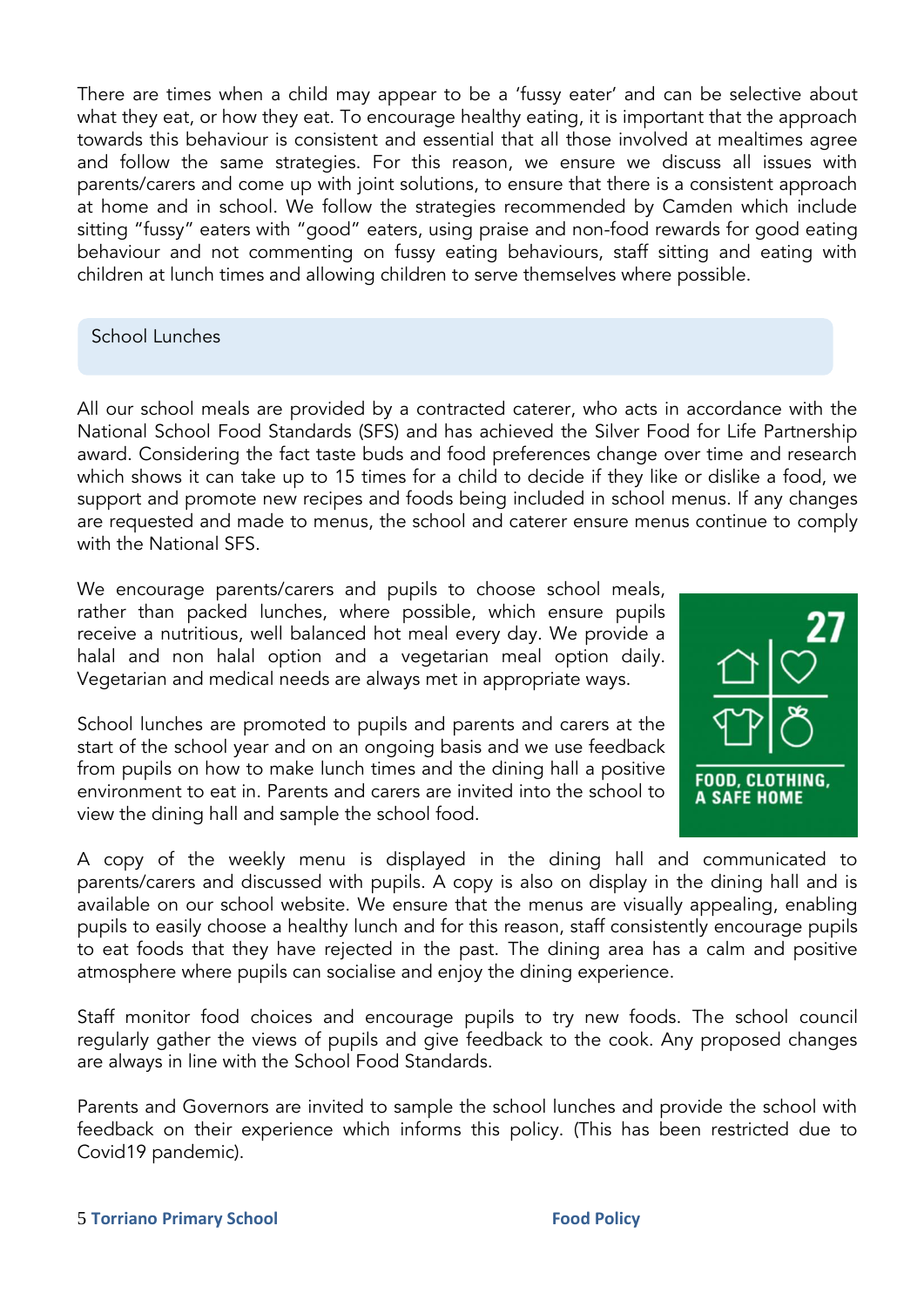We work with families who are eligible for free school meals to encourage them to take this up**.**

## Food other than lunch

All food other than lunch provided by the school or by an external provider (including at breakfast club, break times and afterschool club) is in line with the School Food Plan guidelines for "food other than lunches" and reflects the healthy eating principles as promoted in the Eatwell Guide.

We also use further guidance supplied by the Camden Health and Wellbeing Team on appropriate foods to provide at these times and base our provision on this guidance.

#### Breakfast Clubs

We provide food and drinks that meet the National School Food Standards for "food other than school lunches" and that reflect the Eatwell Guide, including

- Fresh, dried, stewed or tinned fruit (in natural juice)
- Vegetables e.g. tomato, mushroom, avocado or spinach
- Porridge, wheat biscuits, popped rice cereal, low sugar muesli or cornflakes
- Toast and rolls
- Semi-skimmed milk
- Low salt and low sugar baked beans
- Reduced-fat spreads, such as olive oil or sunflower spreads

#### Break time

Pupils are permitted to bring only healthy snacks low in fat, sugar and salt to school and on school trips including:

- Fruit
- Vegetables
- Plain, low-fat yoghurt
- Rice cakes

All children in the Early Years and Key Stage 1 receive a free morning break time snack of fruit and vegetables. As part of promoting healthy eating children encourage each other to eat the fruit and vegetables. Children are given responsibility for helping to clear left over food away.

#### After School Clubs

Food and drink provided by after school clubs or brought in by pupils needs to be consistent with the school's healthy eating messages, meet the National School Food Standards for "food other than school lunches" and reflect the Eatwell Guide.

We provide healthy snacks including:

- Fresh fruit
- Vegetables e.g. carrot, cucumber sticks, cherry tomatoes, sugar snap peas
- Water

We ask that pupils do not bring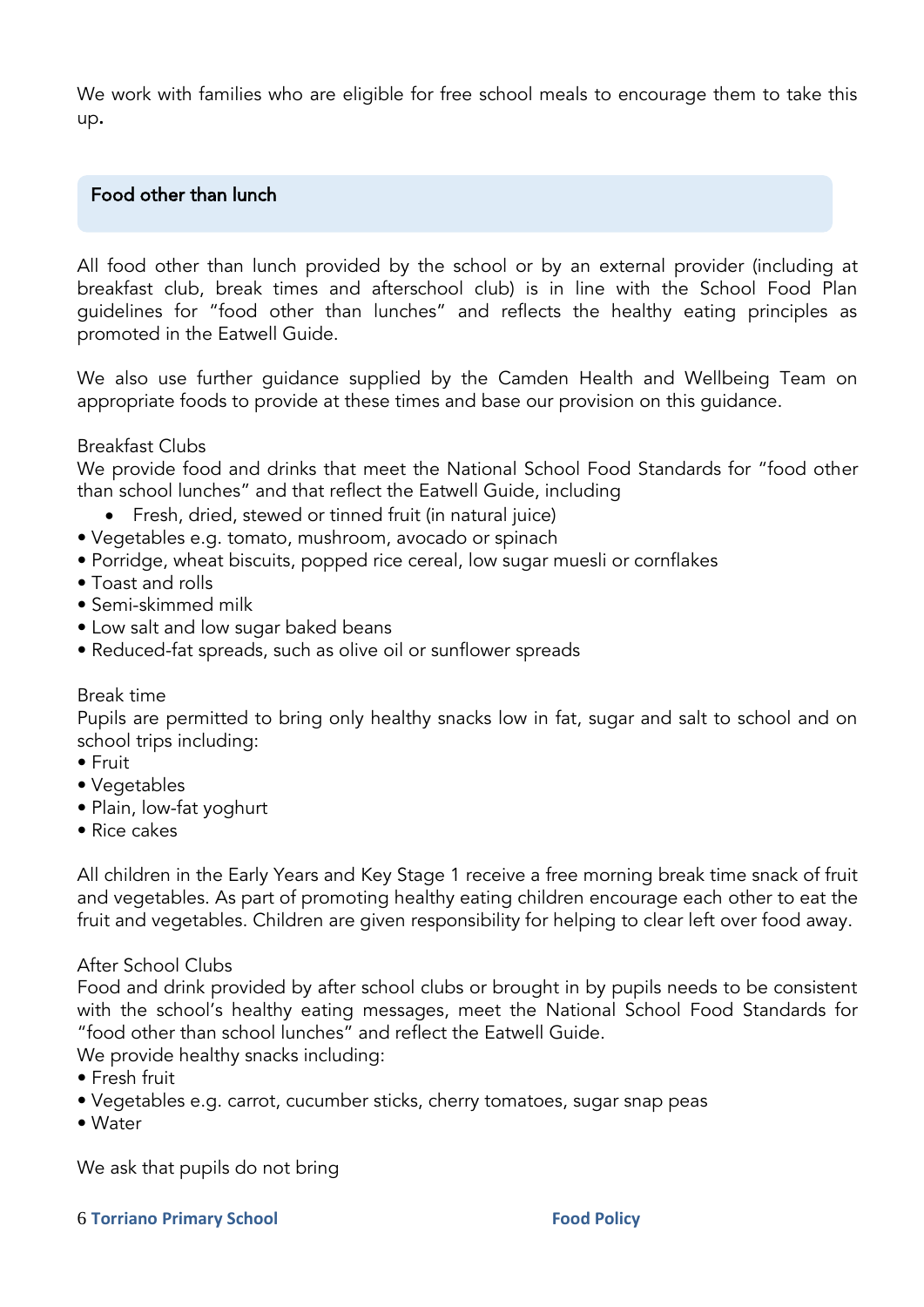- Cereal bars\*
- High sugar spreads such as jam, lemon curd, honey, chocolate spread\* and marmite\*\*\*
- Confectionery such as chocolate bars, chocolate-coated biscuits and sweets\* \*\*
- Crisps \*\* \*\*\*
- Crackers and breadsticks \*\*\*
- Baked goods such as croissants and brioche \*\*
- Processed meat products such sausage rolls, scotch eggs, hot dogs and peperoni \*\* \*\*\*
- Fruit juice or squash which contains added sugar or sweeteners\*
- Fizzy drinks, energy drinks or sweetened milkshakes\*

\*22.5g sugar per 100g is high (5g /100g is low) \*\*17.5g fat per 100g is high (3g /100g is low) \*\*\* 1.5g salt per 100g is high (0.3g /100g is low)

## Water for all

We want to reduce consumption of sugary drinks and so we are proud to be a water only school. This means water and milk (nursery and reception) are the only drinks allowed to be consumed outside of mealtimes (lunch and break times). In compliance with the National School Food Standards, we provide for all pupils during school meals.

If pupils bring in a sugary drink, they will be asked to take it home and we talk to parents and carers to remind them of the food policy.

We have water fountains at various locations throughout the school grounds and pupils are encouraged to drink water regularly throughout the day and have individual reusable water bottles in class. Water is available to staff and visitors in the staff room.

Healthy events, birthdays, cake sales and rewards

We use guidance provided by the Camden Health and Wellbeing Team to support the celebration of birthdays and other events in a healthy way and find healthy alternatives to traditional cake sales.

We want to give pupils the opportunity to celebrate their birthdays and other special occasions. However, in order to reduce the number of foods high fat, sugar and salt that children eat, we ask that parents and carers do not send in birthday cakes or foods that do not comply with our food policy.

If parents and carers want to bring something in to celebrate birthdays and other special occasions, we ask that healthy foods such as fruit are provided as alternative options to cakes and sweets, however as we value equality for all, there is no expectation that parents/carers should provide food on birthdays. We celebrate birthdays with a special papier mache cake, favourite songs, games and stories and other activities to help make children feel special on their birthday.

We have a few fundraising opportunities throughout the year and limit cake sales to no more than one per half term. A healthy alternative is provided at all cake sales.

We believe it is important for pupils to learn about cultural celebrations and food often forms an important part of these celebrations. When we hold celebrations, we predominantly serve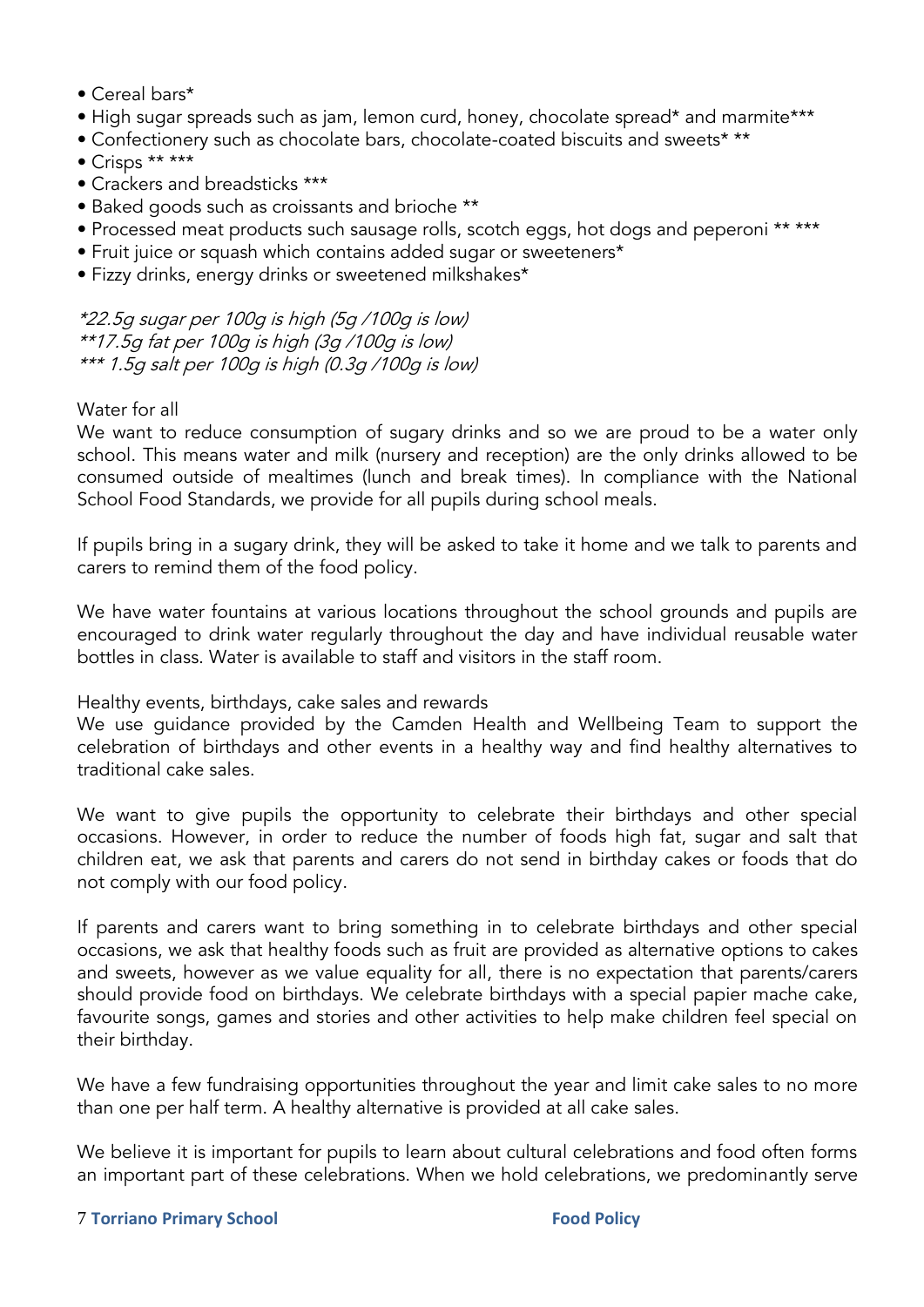healthy foods which are low in fat and sugar and include fruit and vegetables. If parents and carers would like to prepare food for a celebration, we ask that healthier cooking methods such as baking, boiling and grilling are used instead of frying and that mostly savoury foods are provided.

#### Rewards

We do not reward children with food, instead we use praise and non-food rewards such as stickers.

## Food Allergies

As part of our duty of care to all pupils we use guidance from Anaphylaxis Campaign (https://www.anaphylaxis.org.uk/) to take a whole school approach to allergy management. Further support and information can be found from Allergy UK [\(www.allergyuk.co.uk\)](http://www.allergyuk.co.uk/) and Food Standards Agency [\(https://www.food.gov.uk/\)](https://www.food.gov.uk/)

To minimise the risk of an allergic reaction it is important a shared responsibility between the child (if age-appropriate), family of the child, school, school caterer, GP and school nurse is taken. As part of this, we have procedures in place to minimise the risk of a reaction occurring in a food-allergic child and these procedures are reviewed following the event of a reaction occurring.

#### These include:

#### Communication

Firstly, and most importantly, we ask that parents of a child diagnosed with a food-allergy by a health professional e.g., a GP or dietician, make the school aware of the diagnosis in the first instance and this will be communicated to the school nurse and school caterer. It is essential that the school has full details of pupils' allergies and parents are expected to provide updates when there are changes.

Where we know there is a risk of an allergic reaction to foods (e.g. nuts) amongst the children, we will seek advice and may consider asking parents not to put food products which may contain those substances in to packed lunches or any food that is brought into school.

Where Caterlink provides food for schools – Parents/carers will be asked to fill in a form to ensure the caterer/Caterlink have the necessary information to cater for their child.

#### Individual management plan development

We work with parents to develop an individual management plan that accommodates the child's needs throughout the school day. The plan is communicated to all school staff and staff are aware of and look to minimise any potential triggers.

The child's management plan is reviewed annually or following the event of a reaction occurring (whichever occurs first).

All medication is clearly labelled with drug name, the child's name, date of birth and the expiry date and instruction how to administer medication.

#### Training and education

All staff are appropriately trained on minimising triggers and on the management of allergies, including the use of epi-pens.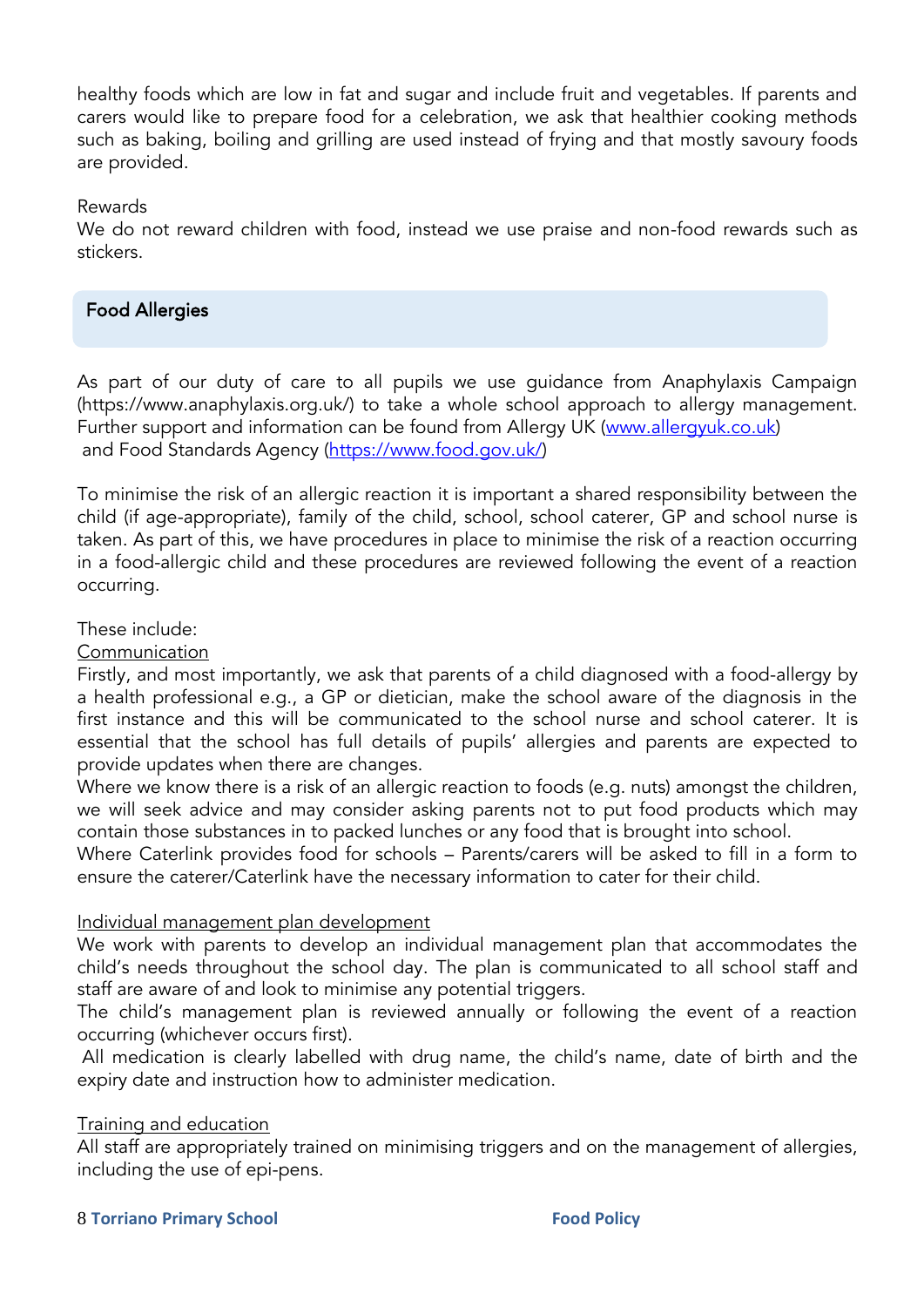We make pupils aware that some children suffer from allergies and educate on the health effects and impacts of allergies and how pupils can minimise triggers. This includes not allowing children to share or swap foods.

#### Partnerships with parents and carers

We inform and involve parents and carers about healthy eating, including the food policy and packed lunch policy, through coffee mornings, the school website and newsletters. The partnership of home and school is critical in shaping how children behave, particularly where health is concerned. Each helps to reinforce the other. As a school we always aim to lead by example and thereby provide a consistent message around healthy eating and we encourage parents and carers to do so as well.

We ask that parents and carers follow the school's packed lunch policy both for school lunches and for school trips.

Parents and carers are given information about and encouraged to participate in the annual National Child Measurement Programme (NCMP) that measures the weight of children in Reception and year 6. Where needed we give information to parents and carers about where they can get advice and support for achieving and maintaining a healthy weight and we make referrals to external support services in line with our referral system when necessary.

We offer Camden's Families for Life Programme - family learning workshops for children aged 2-11 years on healthy eating, physical activity and cooking. We also promote healthy eating workshops for parents and carers with children under 5, through our own workshops, the Children's Centres and nurseries.

Parents and carers are made aware that we are a healthy school through the prospectus, school website and regular newsletters and how our approach to healthy eating is in keeping with this.

#### Monitoring Food provision

Camden Council is responsible for the quality of the food provided for school meals in schools that use the Camden's school meals contractor. In addition, the school gathers feedback from pupils, parents and carers and staff about healthy eating and food provided as part of an annual review. The results are used to evaluate the impact of the food policy and to further improve the school meals and food provided throughout the school day.

We monitor food waste when appropriate and take relevant measures to reduce food waste.

Disseminating the policy

We regularly run a Food Waste Café to educate our children about sustainability and food waste.

A full copy of this policy is available to parents and carers on request and is on the school website. Copies are supplied to other professionals whose work relates to 10 healthy eating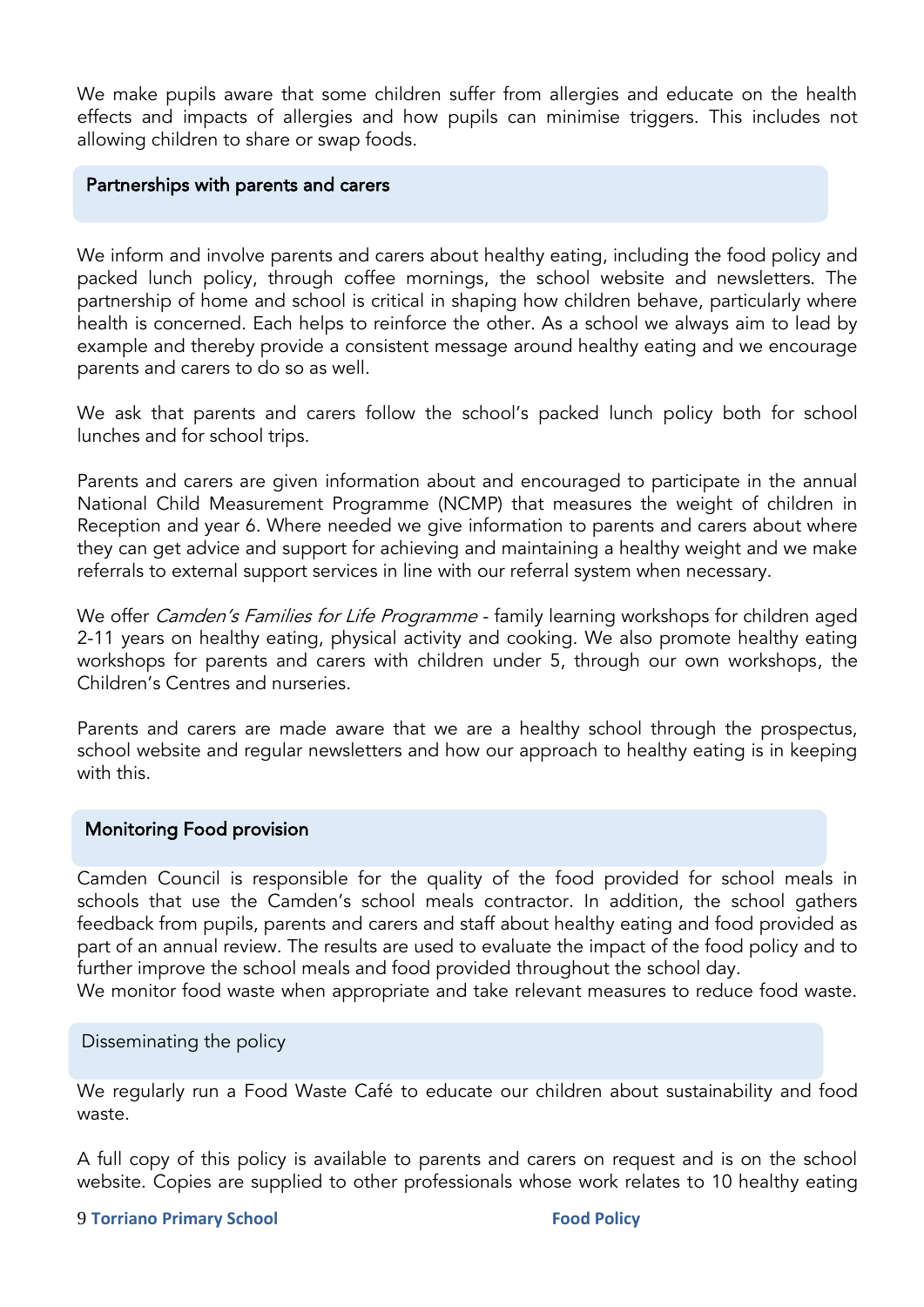or who may be involved in supporting the curriculum. Aspects of the policy are included in the prospectus. The policy is included in the

- Staff Handbook
- Governor Handbook
- School Website

Appendix 1: Packed lunch policy

Appendix 2: Eatwell Guide

Appendix 3: NHS lunch box guidance for parents/carers

Appendices:

## Appendix 1: Packed Lunch Policy

Aim

To ensure that all packed lunches brought from home and consumed in school hours (or on school trips) provide pupils with healthy and nutritious food that is in line with The School Food Standards.

Why was the policy produced?

- To make a positive contribution to pupils' health and reflect a Healthy School
- To promote consistency between packed lunches and food provided by the school which complies with the National Food Standards set by the government.

Packed lunches should include:

- At least one portion of fruit and one portion of vegetables every day.
- Meat or other source of non-dairy protein (e.g. lentils, kidney beans, chickpeas, hummus or falafel) every day.

• Fish at least once a week and oily fish, such as salmon, trout, mackerel and sardines, at least once every three weeks.

• A portion of starchy food such as any type of bread, pasta, rice, couscous, noodles, potatoes or other type of cereals every day (aim for wholegrain varieties)

• A portion of dairy such as semi-skimmed milk, low fat cheese, low fat and sugar yoghurt, fromage frais, soya products every day.

• Only water, (pure fruit juice containing no added sugar, semi-skimmed or skimmed milk, smoothies, yoghurt or milk drinks are permitted).

• If a pudding is included, we ask that it is fruit based, this is in line with the fruit-based pudding that children with school meals receive, examples are fruit salads or tinned fruit with yoghurt or custard, fruity rice puddings, fruit smoothies and fruit-based crumbles.

Packed lunches should not include:

• Salted snacks such as crisps.

• Confectionery such as chocolate bars, chocolate-coated biscuits, chocolate spread and sweets.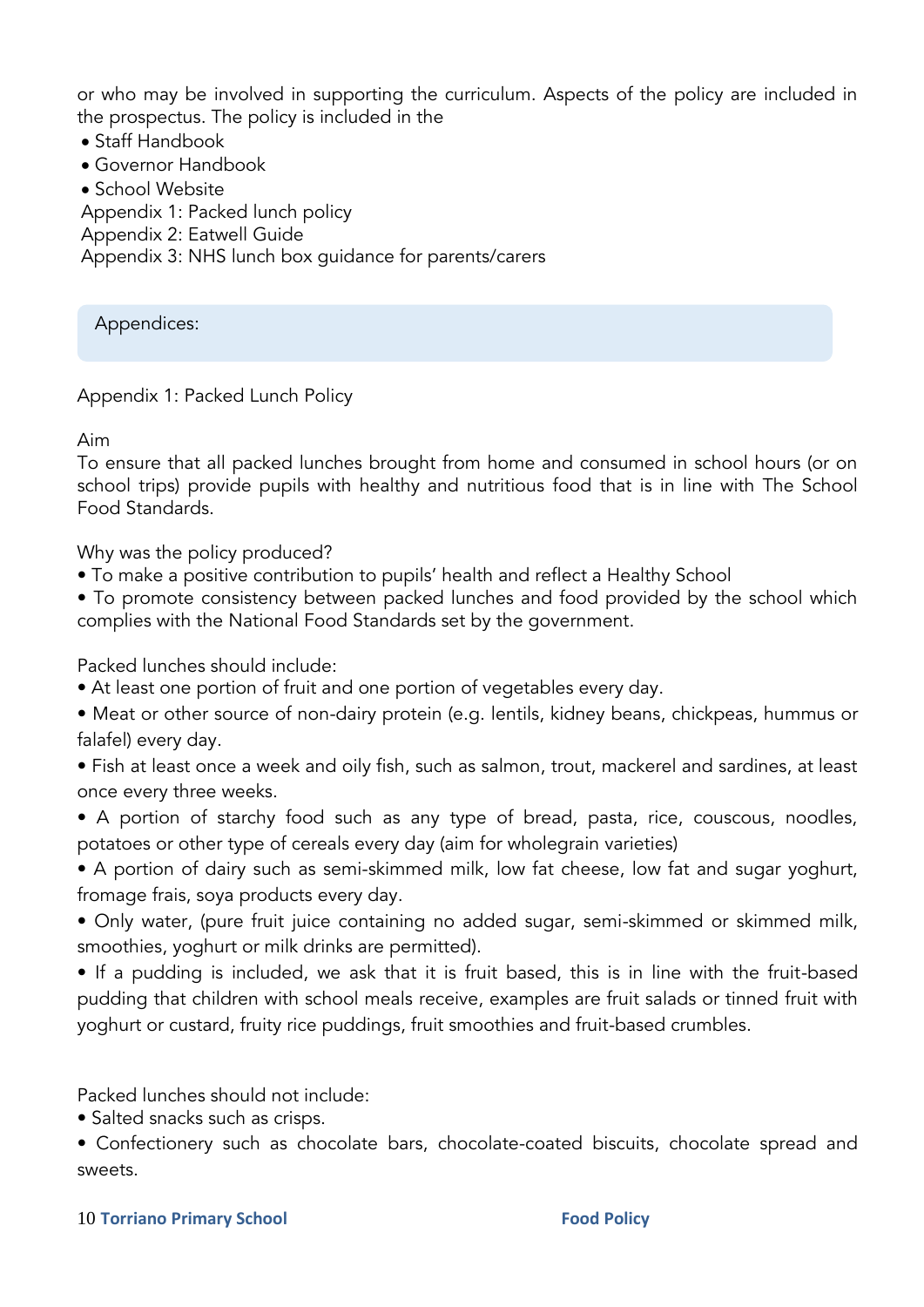• Meat products such as sausage rolls, individual pies, corned meat and sausage/chipolatas should be included only occasionally (no more than twice a week)

- Fizzy or sugary drinks
- \* \*22.5g sugar per 100g is high (5g /100g is low)

## Special Diets and allergies

The school recognises that some pupils may require special diets that do not allow for the National School Food Standards to be fully met. In this case parents and carers are asked to be responsible for ensuring that packed lunches are as healthy as possible. For these reasons pupils are also not permitted to swap food items.

## Packed Lunch Containers

Pupils and parents and carers are responsible for providing a packed lunch container where food items can be stored securely and appropriately until the lunchtime period. Pupils and parents and carers are encouraged to bring packed lunches in reusable plastic containers which are labelled with children's names, rather than disposable plastic bags and bottles. Foods are at risk of harmful bacteria if they are prepared and stored in warm temperature, so it is advised that an ice pack is included in the food container.

## Monitoring packed lunches

To promote healthy eating, we will regularly monitor the content of packed lunches and involve pupils and staff. We will talk to parents and carers where necessary and offer advice and guidance on providing healthy packed lunches. If pupils consistently bring packed lunches that do not meet these guidelines a letter will be sent home along with a copy of this policy.

## Sharing this policy

Key information from this policy will be incorporated into the following documents

- School Handbook / Prospectus
- Staff Handbook
- Governor Handbook
- School website

A full copy of this policy is freely available to parents on request and a summary is on the Parent's notice board. Copies are supplied to other professionals whose work relates to healthy eating or who may be involved in its delivery.

Appendix 2: Eatwell Guide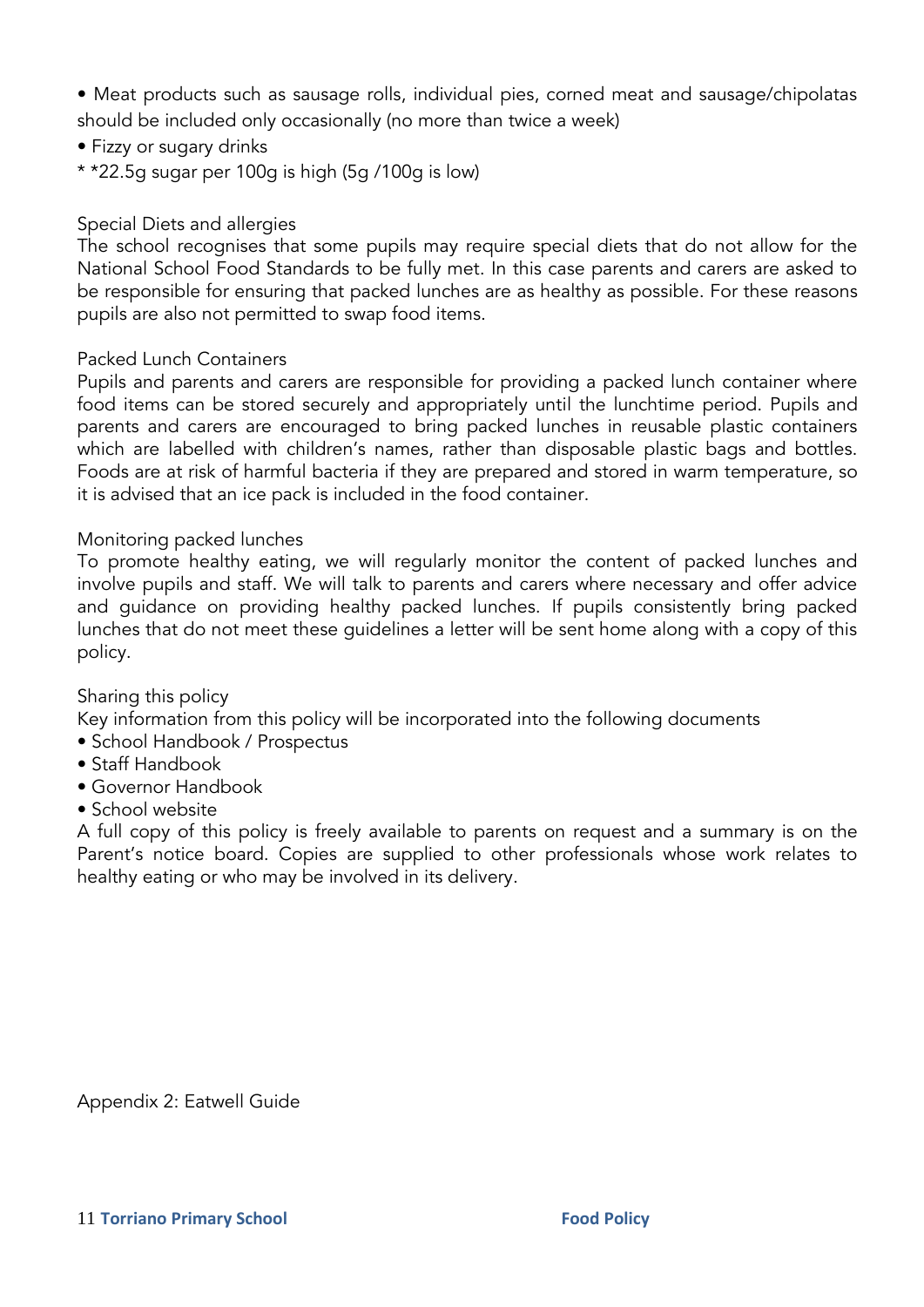

Appendix 3: NHS advice for healthy lunches.